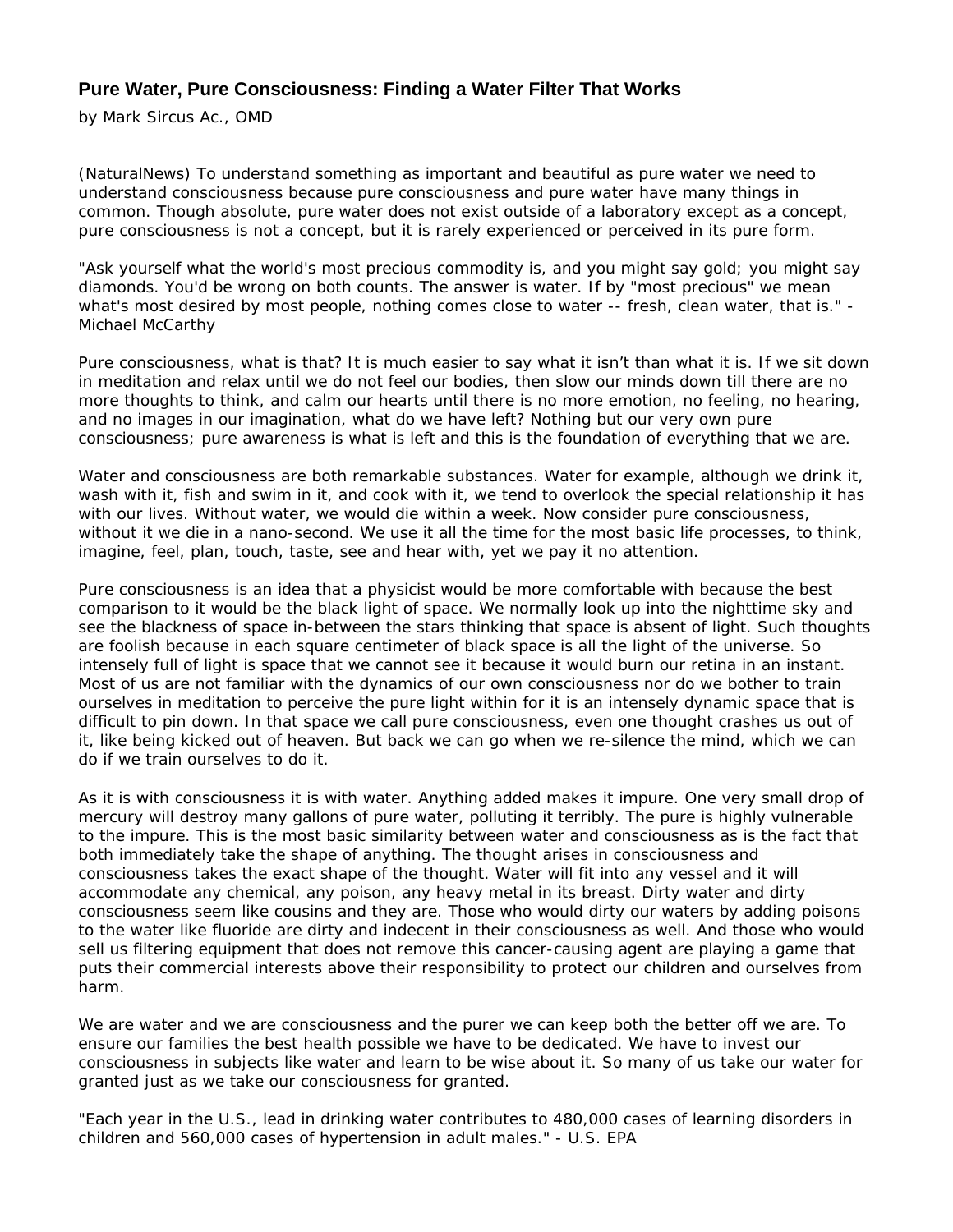The cost of distancing ourselves from the purity of consciousness and the purity of water are astronomical. Only when we care about purity will we really contemplate on our absolute need for the purest water possible. When we do sit down and concentrate our consciousness on pure water we come to see it as a powerful medicine for prevention and treatment of disease.

"In 1994 and 1995, 45 million Americans drank water from water systems that fell short of SDWA standards." - Environmental Protection Agency

Pure water is a most basic medicine though it can contain health and life giving substances like magnesium and calcium and still be considered pure, at least by the meaning we are putting out here. It is the same with pure consciousness as well. A person can be in touch with their pure consciousness and this does not mean that the person will never have a thought running through their brain.

The funny thing about pure water is that it can be full of impurities and still look pure. That's why we can so easily deceive ourselves and drink life destroying water from our taps, wells, and yes even bottled water. And we find the same in human consciousness. A person can be all dressed up in lily white garments and say all the right words and behave most of the time correctly yet still hurt people.

The pure water that we will be studying, achievable through various treatment/filtering approaches, is dynamic and is dependent on water inputted into our filtering systems and what we do to that water. As with consciousness, it is with water. We need to understand the impurities to reach understanding of the pure. When it comes to our approach to the best water possible we have to pay attention even to what we store the water in. Plastic, as we will see, is just the next disaster waiting to happen to our water, our lives and to the ecology of the entire planet. The chances of water remaining pure stored in some kinds of plastic are close to zero.

"35% of the reported gastrointestinal illnesses among tap water drinkers were water related and preventable." - Center For Disease Control

Some scientists believe that for every outbreak of poisoning from water reported in the United States, another ten may be occurring. One such study found that as many as one in three gastrointestinal illnesses -- often chalked up to "stomach flu" -- are caused by drinking water contaminated with microorganisms. It was only ten years ago that the Centers for Disease Control (CDC) and the EPA advised that people with weakened immune systems should consult with their doctors and consider boiling their drinking water to kill any cryptosporidium.

Detoxification is probably the single most important component to long-term health and this has become increasingly true each year, as environmental chemicals have built up all around us. Successful detoxification and chelation are totally dependent on an adequate intake of good water. Water is our body's only means of flushing out toxins.

Since almost all degenerative diseases are the result of toxins, water becomes and is the most basic and essential medicine we have to employ. Thus the quality of the water we drink is equally as important as the amount. If water already contains chlorine and other chemicals, it has less of an ability to carry toxins out of our body. If we consume water that contains traces of synthetic chemicals, then we force our liver and kidneys to be the filter. It makes much more sense, if we care about our health, to externalize the filtering of water with one of the three basic types of filtering systems widely available. Instead of ultimately damaging or destroying our liver and kidneys and destroying healthy cell environments we let the filters do the work for us. Money is well spent on filtering our water. Bottled water, on the other hand, is a poor and insecure substitute for the care we must individually put into our own water supplies. With an abundant intake of clean, healthy water we allow our body to perform all the healing processes that it is naturally capable of and this makes all the difference in the world with all the other medical or naturopathic treatments we employ.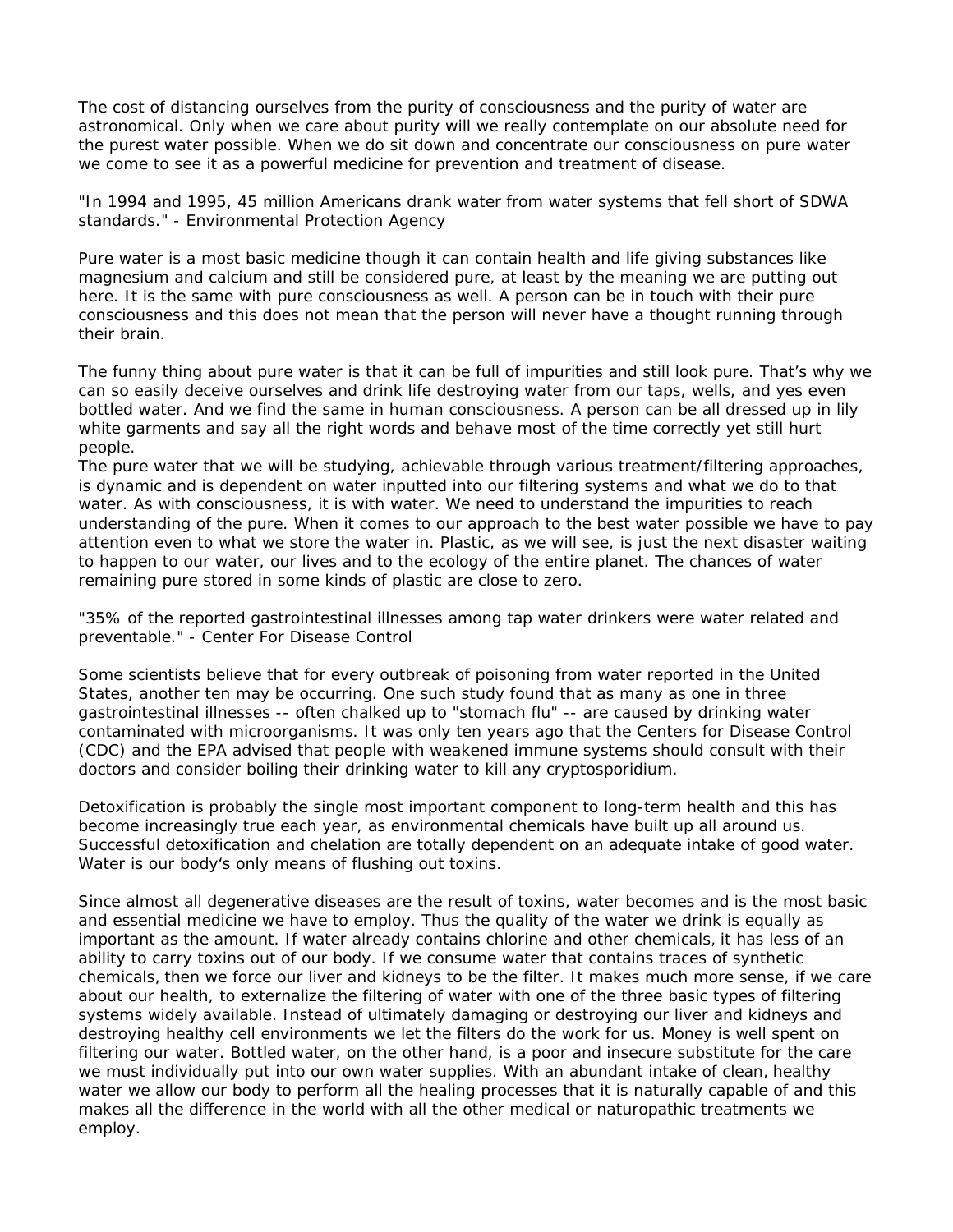When you bring things down to the very simple level of the pure it becomes crystal clear that healing is about bringing a person back to a relatively purer state. What it comes down to is this. What do you think would be better when you are sick and run down? What would you put down your throat, some poison or something pure in its ability to cleanse you of the impure? In reality there are many people who think a little poison will do the trick. Most of these people who believe this are of course doctors, dentists and nurses and hundreds of millions of people who worship at the allopathic alter and have no problem swallowing the toxic drugs and medicated water recommended to them.

"Unhealthy drinking water affects children in different ways than it does adults. There is cause for special concern for the health of children who do." - Natural Resources Defense Council

Water is what we make it out to be; for we as a society pollute and treat it and we are the ones who can treat it again inside of our own homes. We can protect our family and drink pure healthy water but to do this we have to treat the water ourselves. Most people buy a cheap carbon filter and think they're protected when they are not. If we are using tap water, no matter where in the world we live, it is safe to assume that every time we go to the faucet for a drink or take a shower we are taking toxins into our bodies. Point-of-use water treatments systems today (filtration, Reverse Osmosis, Distilled) are extremely viable and readily available means by which water of extremely high quality can be provided. In today's world with water supplies being what they are, any good home based water treatment method is much better than no treatment at all. When we get into comparing one type of water processing system with another, disagreements break out about which is the best or healthiest water to drink.

"As to carbon filtered and reverse osmosis (RO) water, these are better solutions than tap water or mineral water, however they still fall far short of the standard set by distilled water." - Dr. Ron Kennedy

If we consider that a good carbon filtration system can remove above 95 percent of all water impurities, we can consider them as a viable and convenient option. Yes reverse osmosis and distilled water will be purer and thus in need of some kind of re-mineralization treatment for optimal healthy water. Filters can be used with confidence as long as one does not push the life cycle of the carbon and one's selection of filter takes out most of the fluoride, which many do not.

When it comes to water, we cannot afford to be lazy. We have to take a good look at what is in our local water supply and decide what we are going to do about it. We cannot allow our public water officials to pull a rug over our eyes. We cannot afford to fall back on crude beliefs and basic assumptions but have to examine all sides of the issue and look into the facts. It's a fact that William K. Reilly, Administrator of the EPA under the first Bush Administration, classified drinking water contamination among the top four public health risks posed by environmental problems.

Why don't we hear our present health and medical officials warning us about our water? Some experts estimate that 560,000 people become moderately to severely ill each year from consuming contaminated water. About 10,700 bladder and rectal cancers each year may be associated with Trihalomethanes (THMs) in the water and their chemical cousins. That translates into about thirty cancers per day and that estimate is from fifteen years ago or when there were literally billions of tons less of chemical poisons in the environment. All we hear from the CDC is their fears of the bird flu to justify even more vaccines with which to poison the public with.

When it comes to the concept of pure water, it is just accepted that nothing can compete with distilled water for purity but some RO systems do come quite close. But some doctors, despite the fact that distilled water has been used by spas around the world for serious detoxification programs, complain that going for 100 percent purity with water has its disadvantages. The worst option is to drink tap water with the second worst option being bottled water sold in plastic.

Dr. Masaru Emoto has demonstrated that the relationship between water and consciousness is not a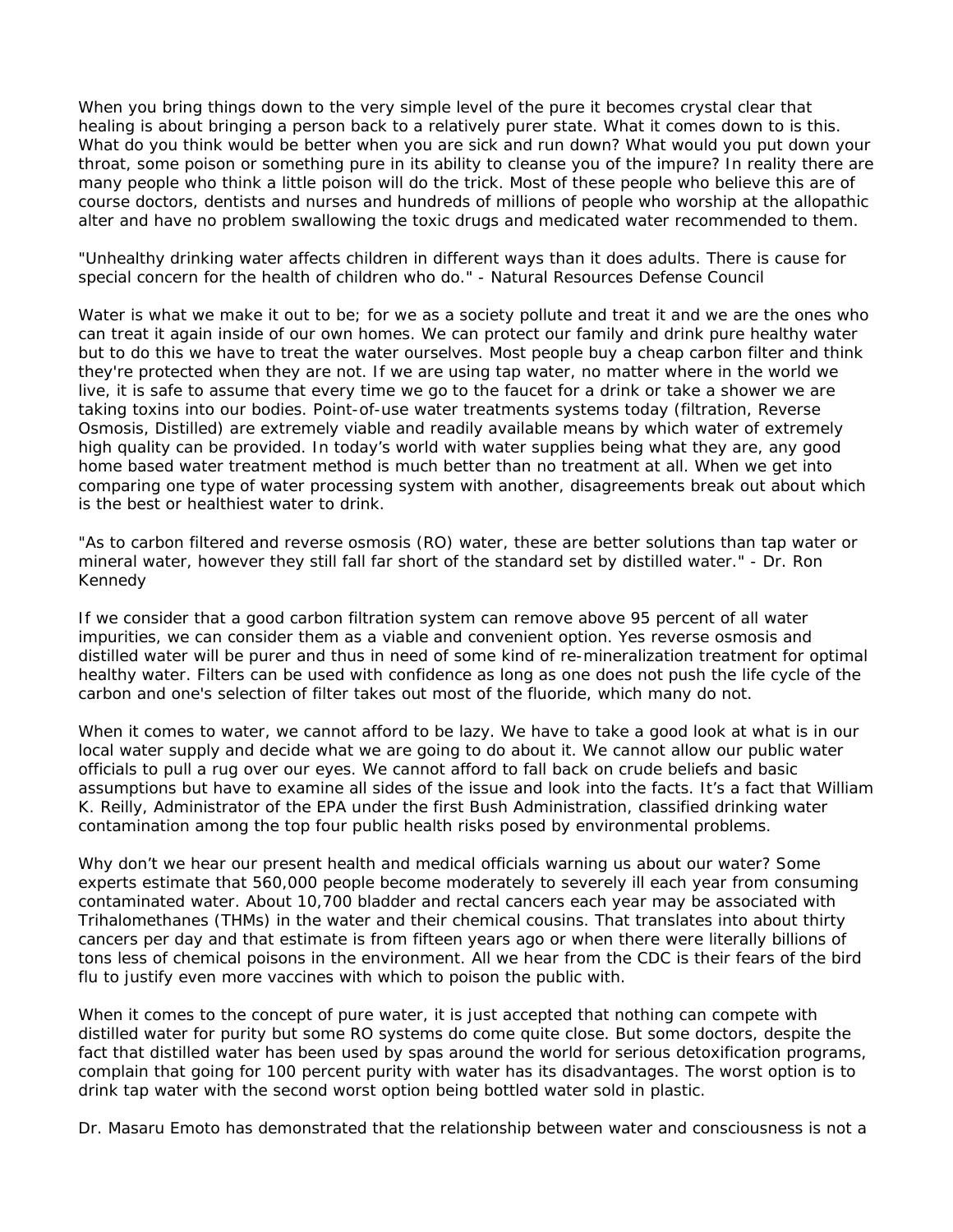joke. Dr. Emoto took samples of water from various sources, froze a few droplets, examined them under a dark field microscope and photographed them. He experimented first with water from a pure source in Japan. The picture revealed a beautiful crystalline form. He then did the same thing with water from a nearby-polluted river. The result was a muddy, smeared pattern with very little structure. He then asked a priest from a temple to offer a prayer to the polluted water sample and repeated the experiment out of curiosity. To his surprise, another beautiful crystalline structure appeared. The Crystalline structure produced by "Thank you" in Japanese and the crystalline structure produced by "You make me sick, I will kill you." strikingly showed the difference in their final form.

To deal effectively with pure water, we in fact have to become the manager of our own water treatment plant. After all who are we going to trust? Those who put poisons like chloramines and fluoride into the water or ourselves? To take responsibility for our own water is an important act of love. Pure consciousness and purified water are bound together by love. It is the unloving among us that pollute our waters and the indecent who deliberately put poisons into the waters thinking they are doing us all a favor.

It is our obligation to strive for the purest water possible. Deciding what system is best for our needs is a very individual and personal process and there is no filtering system that is best for everyone. If we want pure water we have to put our devotion to it, our spirit, and some financial resources but we shall be surprised at how little a reasonably good system can cost. In a world with inequalities of wealth, we have to pause and consider what we can afford in time, energy and financial resources. Very few can afford the kind of systems that can handle every problem with water but for very little we can do some amazing things to the water we drink.

Note: Beware of the quick and uninformed opinion about water. There is tremendous disagreement here as everywhere. Everyone in the water business is going to try to sell you something. - Mark Sircus Ac., OMD

[Buzz up!vote now](http://buzz.yahoo.com/article/file/%252F%252F%252FC%253A%252FJudy%252520Data%252FStirwands%252FArticles%252FPure%252520Water%252C%252520Pure%252520Consciousness%252520Finding%252520a%252520Water%252520Filter%252520That%252520Works.mht)*Boost this article on YahooBuzz! Click "BuzzUp!"*

## **About the author**

Mark A. Sircus Ac., OMD, is director of the International Medical Veritas Association (IMVA)<http://www.imva.info/>. Dr. Sircus was trained in acupuncture and oriental medicine at the Institute of Traditional Medicine in Sante Fe, N.M., and in the School of Traditional Medicine of New England in Boston. He served at the Central Public Hospital of Pochutla, in México, and was awarded the title of doctor of oriental medicine for his work. He was one of the first nationally certified acupuncturists in the United States. Dr. Sircus's IMVA is dedicated to unifying the various disciplines in medicine with the goal of creating a new dawn in healthcare.

He is particularly concerned about the effect vaccinations have on vulnerable infants and is identifying the common thread of many toxic agents that are dramatically threatening present and future generations of children. His book The Terror of Pediatric Medicine is a free e-book one can read. Dr. Sircus is a most prolific and courageous writer and one can read through hundreds of pages on his various web sites.

He has most recently released his Survival Medicine for the 21st Century compendium (2,200 page ebook) and just released the Winning the War Against Cancer book. Dr. Sircus is a pioneer in the area of natural detoxification and chelation of toxic chemicals and heavy metals. He is also a champion of the medicinal value of minerals and is fathering in a new medical approach that uses sea water and different concentrates taken from it for health and healing. Transdermal Magnesium Therapy, his first published work, offers a stunning breakthrough in medicine, an entirely new way to supplement magnesium that naturally increases DHEA levels, brings cellular magnesium levels up quickly, relieves pain, brings down blood pressure and pushes cell physiology in a positive direction.